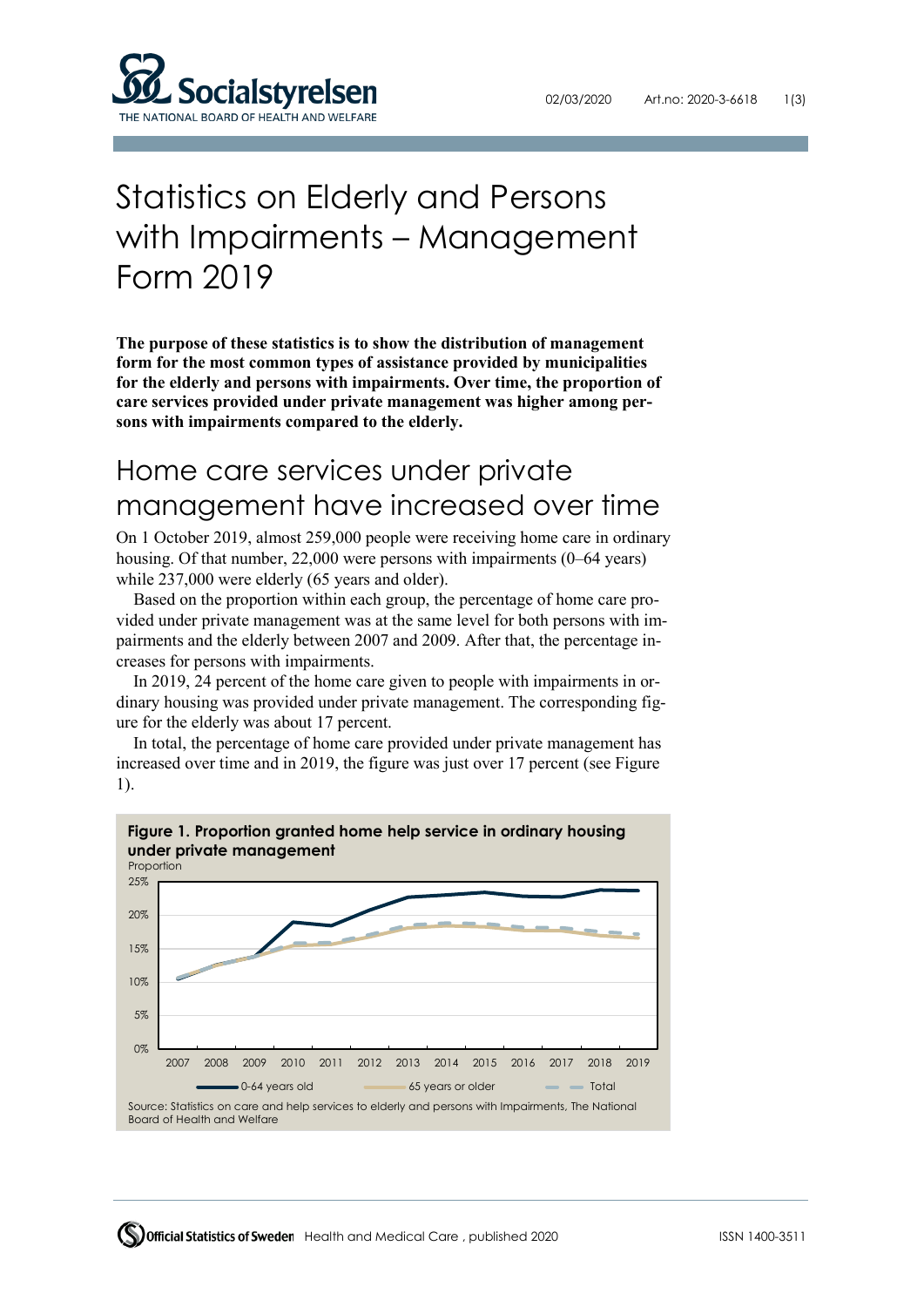**Private management** – health and social care for which the municipality is ultimately responsible, but which is provided by someone other than the municipality, such as a company (incl. municipal companies), foundation or cooperative on behalf of, and compensated by the municipality, or where the municipality purchases places in residential care homes from such.

**Municipal management** *–* health and social care provided primarily by staff employed by the municipality.

**Short-term housing** *–* assistance in the form of a temporary care around the clock outside regular residence. This type of care can, for example, be rehabilitation, nursing, and intermittent care and relieving for relatives.

### One fifth of special housing are under private management

On 1 October 2019, just over 91,000 people were living in special (forms of) housing. Of those people, 3,800 were persons with impairments while just over 87,000 were elderly.

The percentage of elderly people living in special housing under private management has increased every year from 2007 to 2014 and since then, about a fifth of the housing have been under private management. For persons with impairments, the percentage of special housing under private management has been somewhat higher, between 25 and 27 percent until 2016. Since then, the percentage has decreased and is now at the same level as that for the elderly, namely, about 20 percent (see Figure 2).